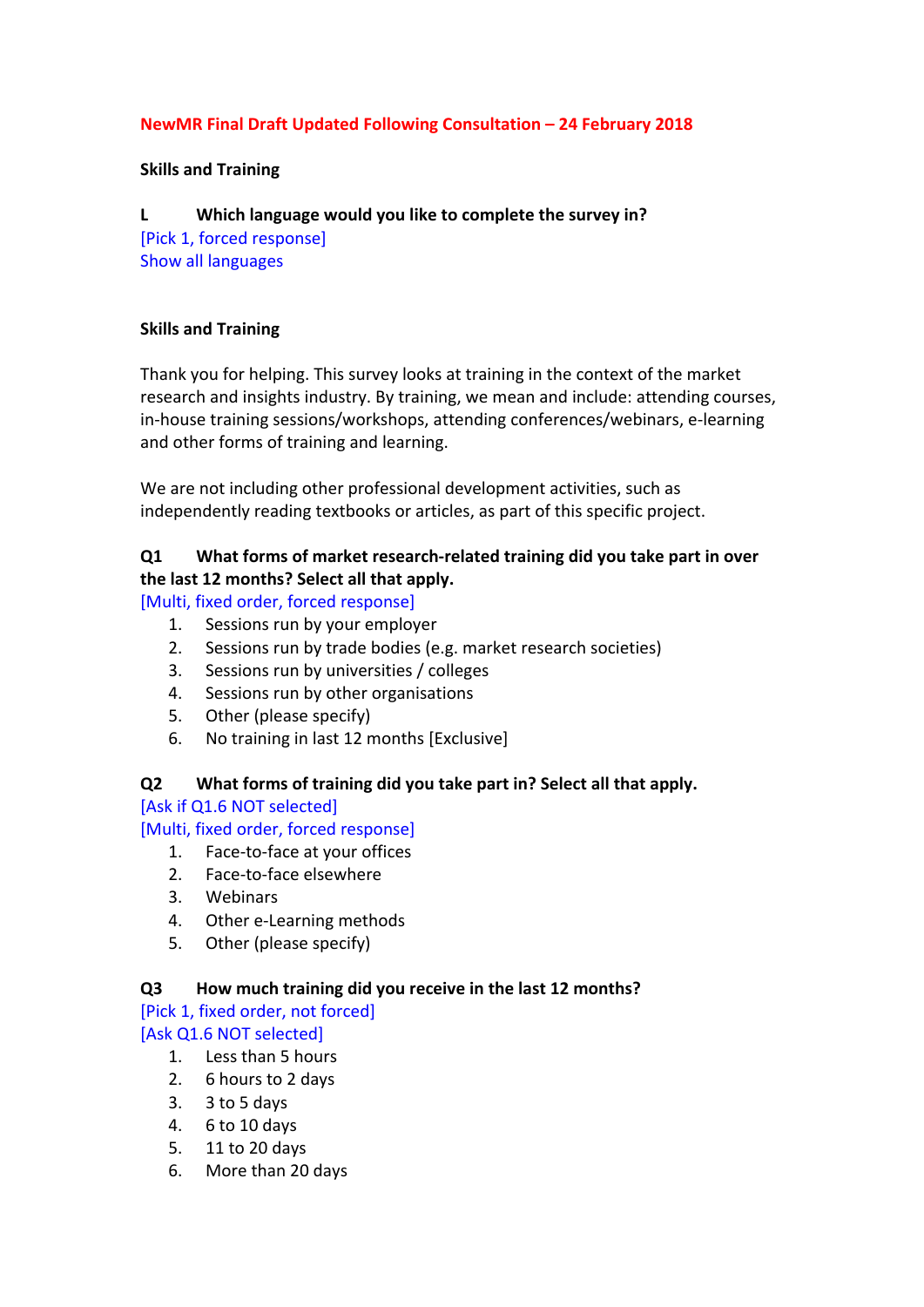7. Not sure

## **Q4** Was the amount of training you received in the last 12 months?

[Pick 1, fixed order, not forced]

- 1. Too much
- 2. About right
- 3. Too little
- 4. Not sure

## **Q5** What skills do you think you need to develop over the next five years, in terms of market research and insights?

[Open, not forced]

## **Q6 How would you like to receive training? Select all that apply.**

[Multi, fixed order, not forced]

- 1. In person at your offices
- 2. In person elsewhere
- 3. Webinars
- 4. Other e-Learning methods
- 5. Other (please specify)

## **Q7 How much of the training you receive should be in work time?**

[Pick 1, not forced]

- 1. None of it
- 2. Some of it
- 3. Most of it
- 4. All of it

We'd like to ask a few demographic questions to help us analyse the responses.

## **Q8 Country**

[Pick 1, dropdown list, forced]

## **Q9 Age**

- [Pick 1]
- 1. Under 25
- 2. 25 to 34
- 3. 35 to 44
- 4. 45 to 54
- 5. 55 to 64
- 6. 65 and older

## **Q10 Which of the following best describes you?**

[Pick 1, not forced]

- 1. Research buyer/user
- 2. Research supplier
- 3. Service supplier (e.g. software or fieldwork)